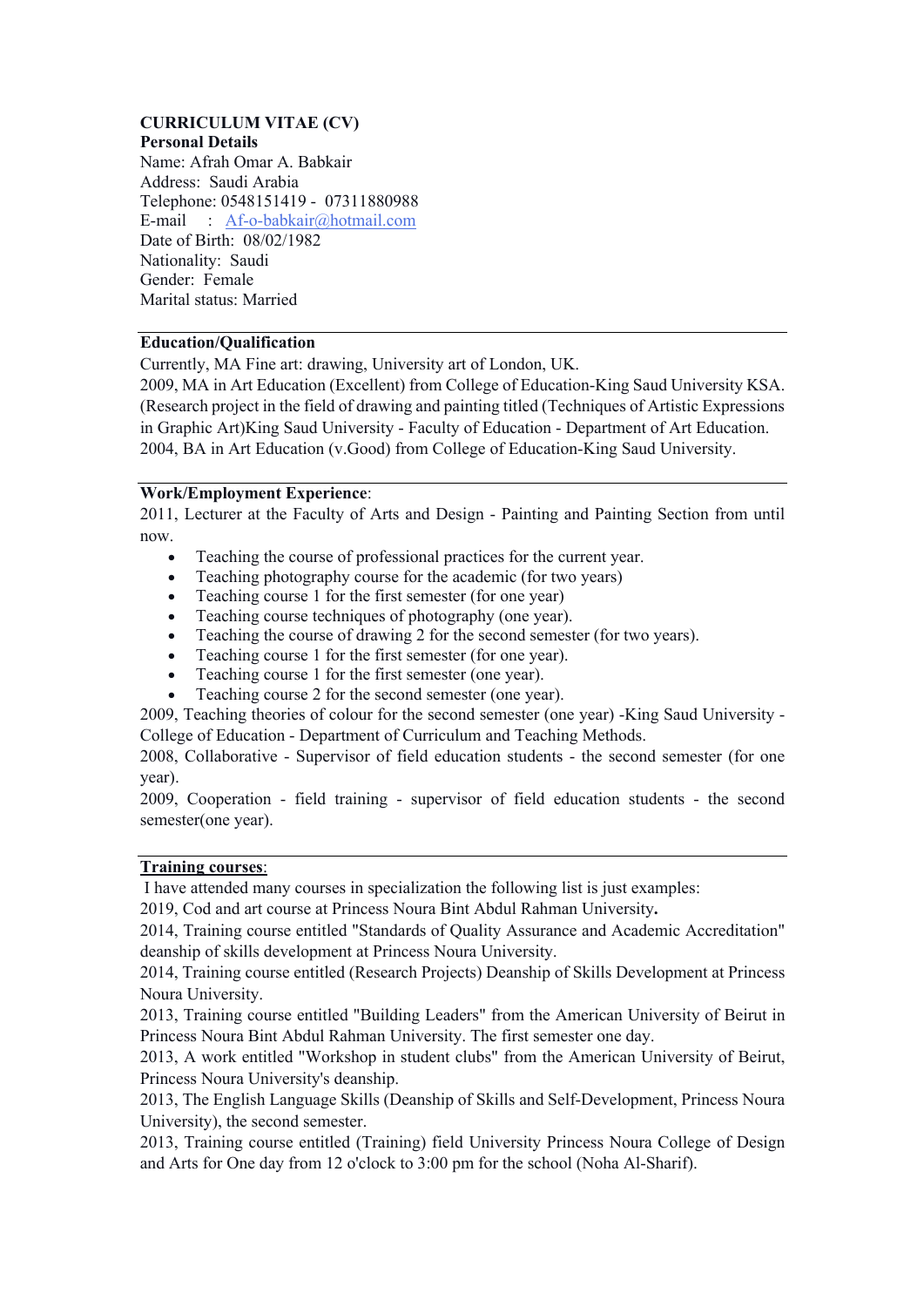2013, A training course entitled "Database", Princess Noura University, Faculty of Design and Arts. Three-day, nine-hour training course entitled University Teaching Skills.

2012, Workshop on writing the (Portfolio) by 30 training hours. A two-hour academic guidance course.

2012 Course in The Basics of Photography by Jane Mirza Professor of Photography- Faculty of Design and Arts Week.

2011, A course in digital painting by Amal Saud, Faculty of Design and Arts, Two Weeks.

2011, How The Portfolio - Faculty of Design and Arts - Works One Day.

2009, The basics of oil painting of artist Huda Omar - King Saud University.

2000, Saudi Center for Fine Arts - Jeddah - First Level - for six weeks - drawing and photographing.

2000, Saudi Center for The Arts of Tequila - Jeddah - Second Level - For six weeks - drawing and photographing.

#### **Posts and achievements**

# **Various Participation at Princess Noura Bint Abdul Rahman University, including:**

2019, Participation in the third scientific, historical meeting (art is a source of history) entitled Popular Legends of historian and writer Abdul Karim Al-Juhayman in the Book of Popular Legends of inspiration for contemporary works of art Princess Noora University.

2019, Participation in the third scientific, historical meeting (art source of history) entitled Research (a proposed model for establishing a virtual museum of Saudi women artists in contemporary visual arts). Princess Noora University.

2019-2020, Assistant Undersecretary of Student Affairs at the Faculty of Design and Arts at Princess Noura Bint Abdulrahman University for the year.

2017, Member of the exhibition committee of the story of art.

2017, Head of the Supervisory Committee for Students of the Visual Arts Department.

2013, Member of the organizing committee of the exhibition of female students participating in the fifth scientific conference at Princess Noura University.

2013, Member of the (Roushne) Association within the organizing committee of the exhibition Activating the student club in the College of Arts and Design in the first semester.

# **2013-2014, Activation of the student club at the Faculty of Design and Arts in the first semester through which several activities and events were implemented, including:**

2013, Launch the club's election campaign and appoint members to run the club.

2013, Launch a competition designed by princess Noora Bint Abdul Rahman University students.

2013, Launching an art event.

2013, Various training courses from the student club for university students.

2013, Participating in the faculty exhibition in the Department of Painting and Plastic Photography for the year2013, Participating in the organization of the first exhibition of the Faculty of Design and Arts First Department of Plastic Photography.

2013, President of the Student Club, Faculty of Arts and Design, Princess Noura University,

2013, Propose the first design and arts competition. And participate in the development of the terms of the contest.

2013, Member of the Field Training Committee, Department of Drawing and Painting,

2013, Various Participation in the College of The Department of Painting and Plastic Photography activities participate in the hosting of the Association of Children with Disabilities, participating in Islamic art.

2012, Member of the Academic Program Committee for The Courses of the Faculty of Design and Arts.

2012, Quality Coordinator, Faculty of Arts and Design, Painting and Painting Department. **2008, Various posts at King Saud University including:**